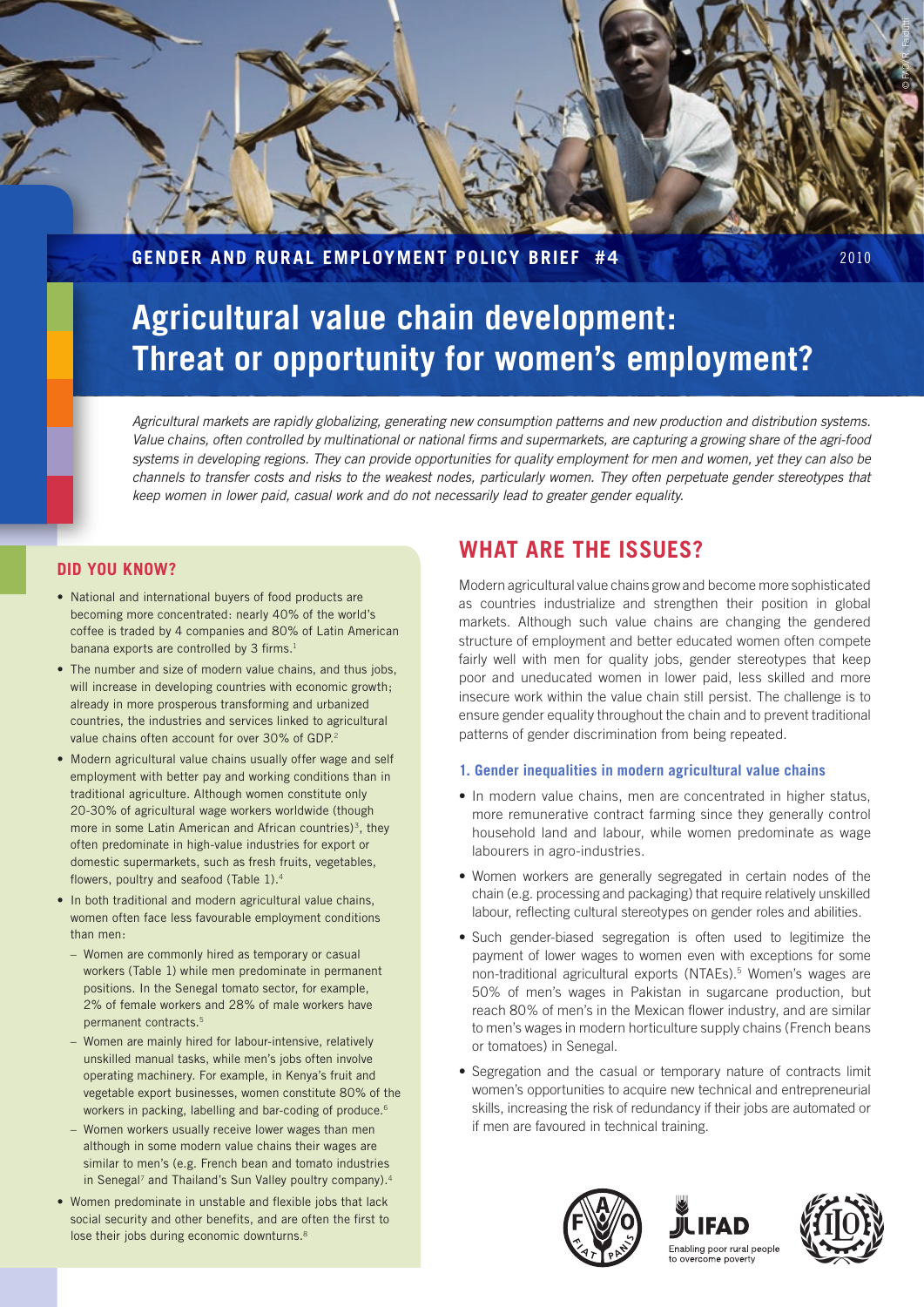#### **Table 1 Employment in sample agricultural value chains**

| Value chain    | <b>Country</b>                | <b>Total employment</b><br>(men and women) | Women as share<br>of workers    | Female casual<br>workers |
|----------------|-------------------------------|--------------------------------------------|---------------------------------|--------------------------|
| <b>Flowers</b> | Kenya<br>Colombia<br>Zimbabwe | 40.000<br>110.000<br>27,000                | 75%<br>65%<br>70-87%            | 65%<br>42%               |
| Vegetables     | Peru                          | 60.000                                     | 70% (field)<br>95% (processing) |                          |
| Fruit          | South Africa<br>Chile         | 283,000<br>336.739                         | 53%<br>45%                      | 65-75%<br>55-70%         |
| Poultry        | <b>Brazil</b>                 | 10.502                                     | 90%                             | majority                 |
| <b>Shrimps</b> | Bangladesh                    | 600.000                                    | 36%<br>$(62\%$ in processing)   | 90%                      |

Source: Adapted from FAO 2009 (Fontana M. with Paciello. C) and World Bank, FAO and IFAD, 2009

- Laws and regulations against gender discrimination and sexual harassment are often inadequate or not effectively enforced. However, many multinational and national firms have a good record in applying international labour standards and codes of conduct that improve working conditions and wages in agro-industries.
- Women workers, especially in the informal sector, often do not belong to labour unions and thus have little opportunity to fight for their labour rights.

#### **2. Women farmers and entrepreneurs face higher entry barriers than men in modern value chains**

- Women nearly always have less access than men to assets, credit, services, markets and information on new technologies, consumer preferences and export trade requirements. This reduces their chances of entering into contract farming agreements.
- When differences in inputs are controlled for, there are no significant differences in male and female farmers' productivity.9
- Small producers, especially women, are often excluded from higher value domestic and export markets because

they lack the transportation, cold stores, processing facilities, communications and information. While cooperatives and producer organizations are increasingly providing these services, relatively few women are members because of costs or social constraints.

- Both men and women often have difficulty in meeting the rigorous quality standards and deadlines of contractors, particularly for perishable products. Women are further constrained by competing demands on their time. West African women growing perishable vegetables often harvest late in the morning, after their domestic and child care work, with negative impacts on quality.<sup>10</sup>
- • Unequal intra-household power relations can undermine women's benefits from and incentives to engage in value chains if this involves providing unpaid labour in family farms managed by husbands or male relatives. Opportunities to grow their own crops for sale or work as wage labour in an agro-industry can improve their bargaining position so they can reduce this unpaid family work or secure a share of the income.
- In countries with inadequate safety nets, social services or insurance, poverty and vulnerability to shocks (due

to climate, family illnesses or death, or trade liberalization and market instability) discourage poor men from committing to high input agriculture in modern value chains. Women tend to be even more risk averse, and subsistence agriculture, with small sales in the local market, often remains their only fall-back option.

• Rural infrastructure weaknesses (roads, transport, water, electricity, sanitation) disproportionately increase the burden of women's unpaid domestic and caring tasks, reducing the time they can devote to paid work outside the home.

#### **3. Women farmers and entrepreneurs in traditional value chains**

- Although men are increasingly moving into food crops as returns to export crops fall, women often remain the main drivers of traditional value chains in local markets for fresh or processed foods such as vegetables, fruits, grains, tubers, dairy products and fish. As the returns are often low and all producers need support to increase productivity and incomes, women are in particular need as they tend to have poorer access to inputs, extension and markets.
- Growing urban or export demand for certain food crops traditionally produced and sold by women, often results in men taking over these crops (e.g. groundnuts in Zambia, irrigated rice in The Gambia, and leafy vegetables in Uganda).7
- Interventions to improve productivity and income in some value chain nodes can increase workloads for men or women. Problems can arise if women's workloads are increased but the benefits (income) go to men.
- The expansion of NTAEs can push smallholders, especially women, into less fertile land or displace them to cities and tourist zones (e.g. the Philippines).7

#### **Box 1 Definition**

A **'value chain' in agriculture** identifies the set of actors and activities that bring a basic agricultural product from production in the field to final consumption, where at each stage value is added to the product. A value chain can be a vertical linking or a network between various independent business organizations and can involve processing, packaging, storage, transport and distribution. The terms "value chain" and "supply chain" are often used interchangeably.

**Traditional agricultural value chains** are generally governed through spot market transactions involving a large number of small retailers and producers.

**Modern value chains** are characterized by vertical coordination, consolidation of the supply base, agro-industrial processing and use of standards throughout the chain.



Source: E.B. McCullough, P.L. Pingali and K.G. Stramoulis, eds. 2008, *The transformation of Agri-Food Systems*, FAO and Earthscan, London, p. 17.

Source: Adapted from FAO, 2005.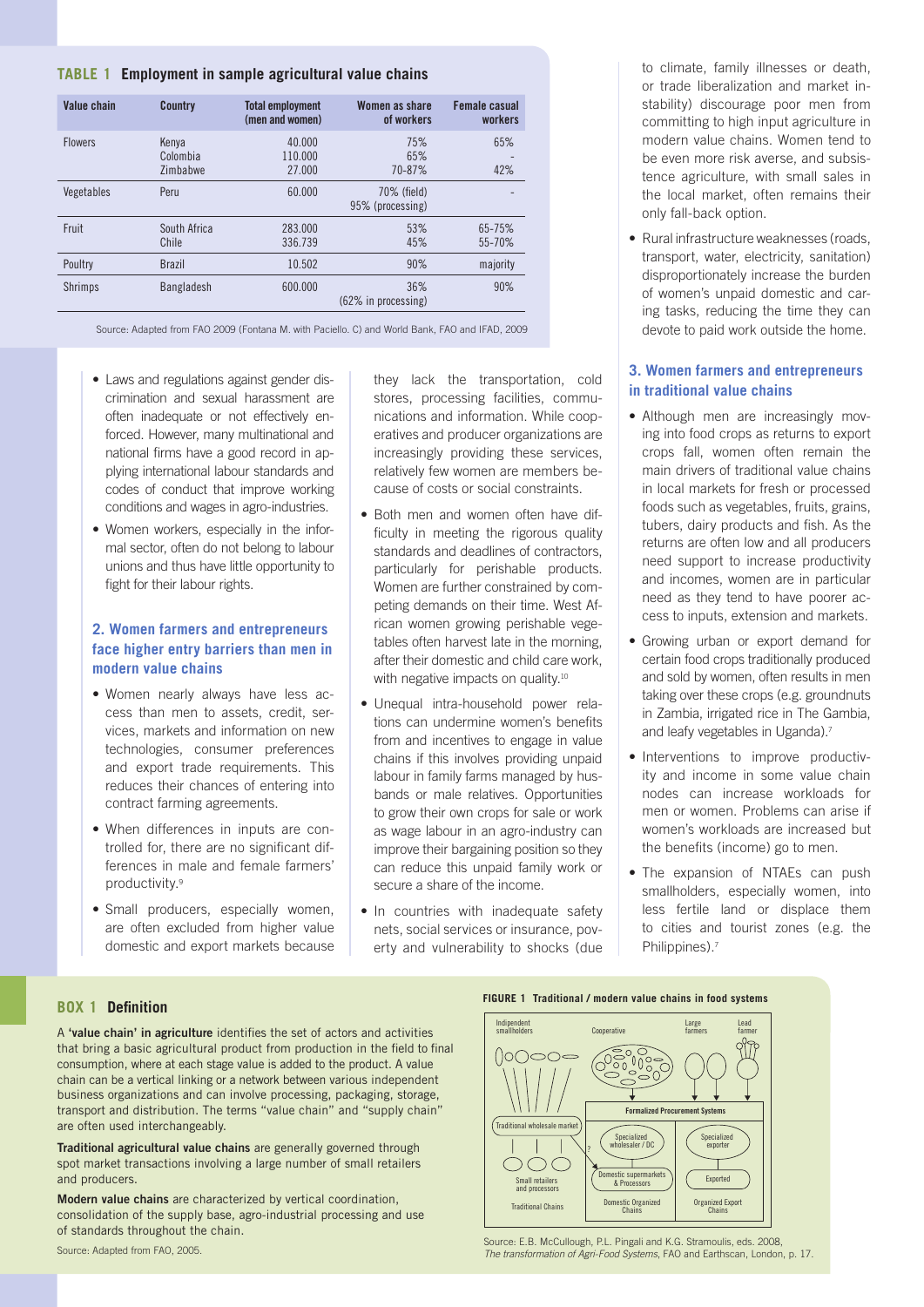#### **4. Women need special support to participate in value chain development**

- The time women spend in productive work can impact negatively on child care, health and nutrition, and increase the incidence of child labour and children dropping out of school to take over their mother's domestic or care work, unless labour-saving equipment and child care facilities are introduced.
- Women's market access is often restricted by lack of child care or sanitary facilities in market places and cultural limitations on travel outside their communities.

# **What are the policy options?**

To ensure that rural women and their communities benefit fully from value chain employment opportunities, a combination of measures should be considered by governments, international agencies, the private sector and civil society:

### **Box 2 "Café Femenino", a Peruvian Women's Coffee Production Cooperative**

Café Femenino is a brand of organic coffee created, grown, processed and owned by women in Northern Peru, and sold in the US and Canada as fair trade. These women's efforts have inspired women in other Latin American countries to begin their own Café Femenino programmes. Supported by a North American non-profit Café Femenino Foundation, they benefit from projects that strengthen self esteem and leadership capacity, and generate income that women control. With the help of organic and fair trade premiums, much progress has been made to improve conditions in coffeegrowing areas, including better nutrition, improved sanitation, new wet-processing mills, and many miles of new roads

Source: www.coffeecan.org



Women sorting coffee at a cooperative in the Puno District, Peru

### **Overarching policies**

#### **1. Create an appropriate enabling environment to promote agricultural value chains with a focus on the poor**

- Integrate gender equality goals into the provision of core public goods including rural infrastructure, an improved investment climate, better natural resource management, and the design and enforcement of labour legislation in the agricultural sector.<sup>2</sup>
- Ratify and implement ILO conventions relevant to female agricultural workers, educate women on their employment rights, and enforce labour laws and codes of conduct in agriculture, including for temporary and migrant workers.
- Ensure that regional and bilateral agricultural trade agreements provide for the enforcement of adequate, gender-sensitive labour standards throughout the chain.
- Expand gender-sensitive occupational health and safety measures for informal agricultural and agro-industrial workers, in partnership with producer and worker organizations and the private sector.
- Improve women's access to land (e.g. preferential treatment in land titling or land reform programmes), and raise awareness on women's customary or legal rights to inherit, buy or use land.
- Introduce affirmative action for women workers and entrepreneurs (jobs, training, credit, child care, representation in decision-making processes, legal rights to own property and engage in legal acts without a male relative's signature, fiscal or other incentives).

#### **2. Promote good practices**

- Analyse on-going changes in existing and emerging value chains at local, national and international level, and their gender impacts on farmers and workers (including power relations governing relative returns at each node), and identify policies/ actions to improve gender equality.<sup>3</sup>
- Research and disseminate results on good practices, in collaboration with private sector and civil society organizations.
- Support private sector initiatives such as corporate social responsibility, fair trade, organic, ethical or conservation labelling, with a focus on promoting gender equality.
- Support NGO and public actions in raising consumer concern over the working conditions and remuneration of small producers, especially women, in poor countries.

### **3. Foster women's participation in producer and worker organizations and decision-making processes**

- Provide incentives to enhance women's participation in producer and worker organizations and capacitybuilding training for women leaders, taking account of their workloads and cultural constraints.
- Work with women's or mixed stakeholder groups to analyse the constraints in each value chain and identify ways of addressing these to promote gender equality.
- Involve women in farmer, worker, home-worker or micro-entrepreneur study groups, provide them training in technical and negotiation skills, and help them to network amongst women and with men.
- Support women's participation in agricultural policy and trade negotiations through their membership in collective organizations.
- Strengthen women's cooperatives through support to improve the development, branding, quality and marketing of their products, labour standards and price negotiation.
- Assist women to develop their own strategies to cope with constraints and maximize opportunities, taking account of the different needs of different socioeconomic groups.
- Arrange meetings at times and places that accommodate women's multiple responsibilities and travel constraints. If men are present, use facilitation methods that encourage women to speak, challenge cultural prejudices and misconceptions and help negotiate improvements in women's positions in value chains.

# **Specific policies**

### **1. Reduce gender inequalities in modern agricultural value chains**

- Introduce and enforce legislation against gender discrimination, sexual harassment and gender wage inequalities.
- Encourage rural women to seize opportunities for education and training and develop their experience and skills to improve future job prospects.
- Encourage agro-industries to give women workers training and promote them to more skilled or managerial jobs.
- Enforce ethical standards, labour rights, codes of conduct and decent work provisions in agro-industries with special attention to women.